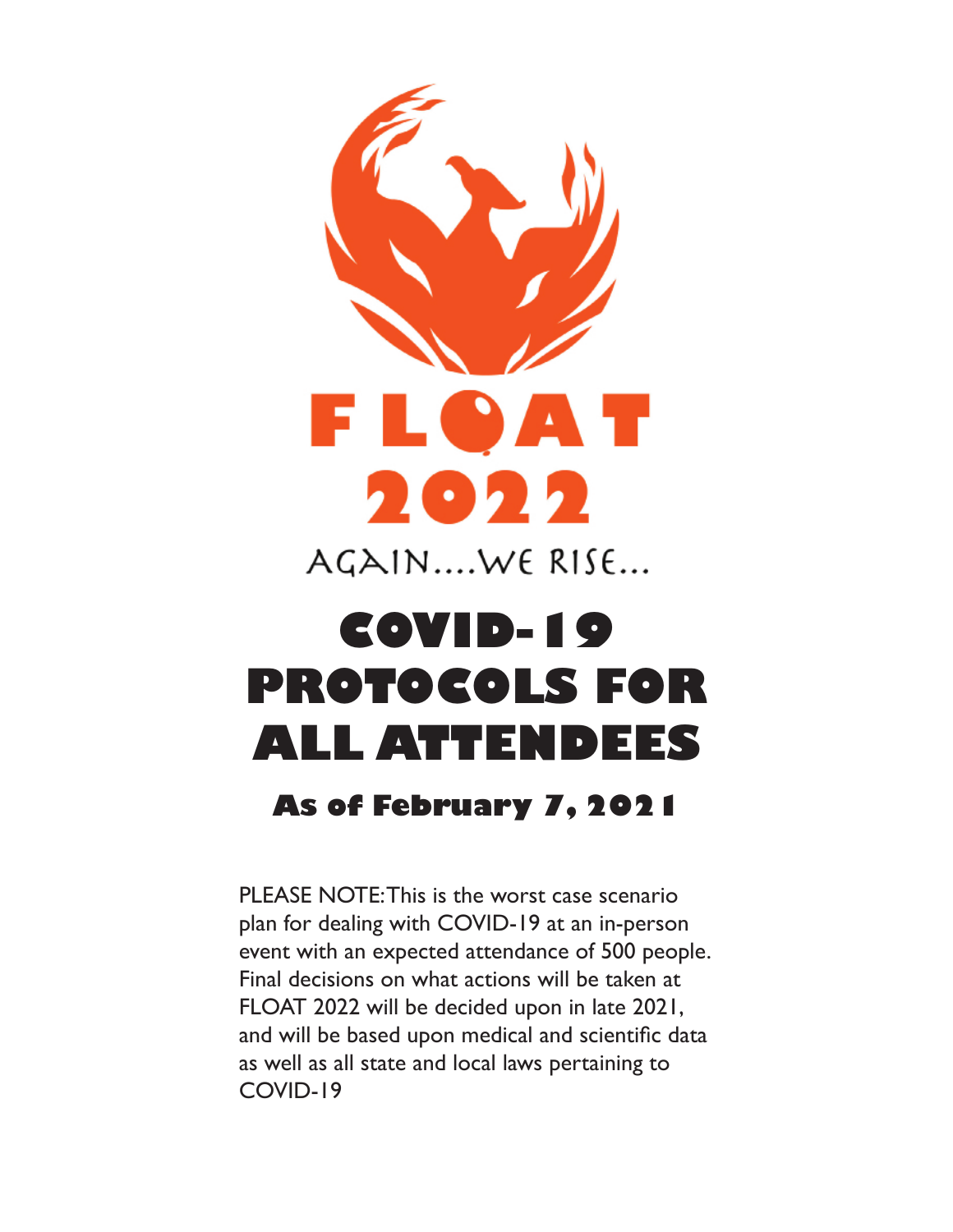# **Section One: General Registration and Attendance**

1. In order to adhere to social distancing guidelines, FLOAT 2022's convention registration will have to limited to a maximum of 300 paid in-person attendees.

2. All attendees at FLOAT 2022 will have to sign a COVID agreement that includes but is not limited to (A) a sworn statement that they have not experienced any COVID related symptoms in the past thirty days and (B) that they release FLOAT, it's producers, crew and sponsors from liability should they happen to contract COVID-19 or any other illness while in attendance at the convention.

3. All attendees will have to have their temperatures taken daily while at FLOAT. Our safety protocol teams will be stationed at each entrance into the two convention segments of the building, and will be taking attendee temperatures using contact-free thermometers. Once cleared, the attendee will be given a colored bracelet indicating that they have been cleared for that particular day. All attendees will be required to wear said bracelet each day to show that they have been cleared to safely particpate in the activities and functions of the convention that day.

4. Under this plan, all attendees will be required to wear a mask or face covering while anywhere in the convention space. The mask or face covering is to be worn over the nose and mouth at ALL TIMES when engaging in the convention space. FLOAT will provide all attendees with one (1) cloth face mask upon arrival to the convention, and single use masks will also be made available in the event of emergency. However, all delegates should plan on having at least one (1) clean cloth face covering for each day that they plan to be at the convention.

5. Face shields, while permitted and recommended, are NOT a substitution for a face mask or covering. Recent CDC guidelines have shown that face shields alone do not provide enough protection from the COVID 19 virus.

6. The only exception to the face mask policy are those individuals whose medical conditions do not allow them to wear masks for prolonged periods. Any individual who requests such a release from this policy and has registered for FLOAT on or before December 31, 2021, will need to have medical documentation provided to FLOAT from their doctor by no later than January 6, 2022.

7. Under the COVID protocol format, FLOAT 2022 will not be able to offer the FLOATation Pass. Social distancing will require restrictions in class sizes and enrollment requirements (see later section) and the FLOATation Pass can conflict with those restrictions.

8. Under the COVID protocol format, FLOAT 2022 will require that all delegates pre-enroll for all classes at the convention. This includes the general classes as well as all optional classes. This way we can control the numbers of students in each room and adhere to social distancing guidelines.

9. Delegates will enroll for classes at FLOAT 2022 in the order in which they completed their full payment to the convention. Delegates will be contacted by phone or email by a FLOAT representative starting in November 2021 and will be guided through the enrollment process on a one-on-one basis. They will sign up for their classes through the FLOAT representative working directly with them, and then will receive written confirmation of the classes they sign up for within 24 hours of their completion.

10. Delegates who wish to enroll in optional classes will be expected to pay for such classes at the time they are signing up for them. Optional classes will be open for enrollment starting in November 2021, and will be done through the FLOATConvention.com website. Class size will also be limited to adhere to social distancing concerns.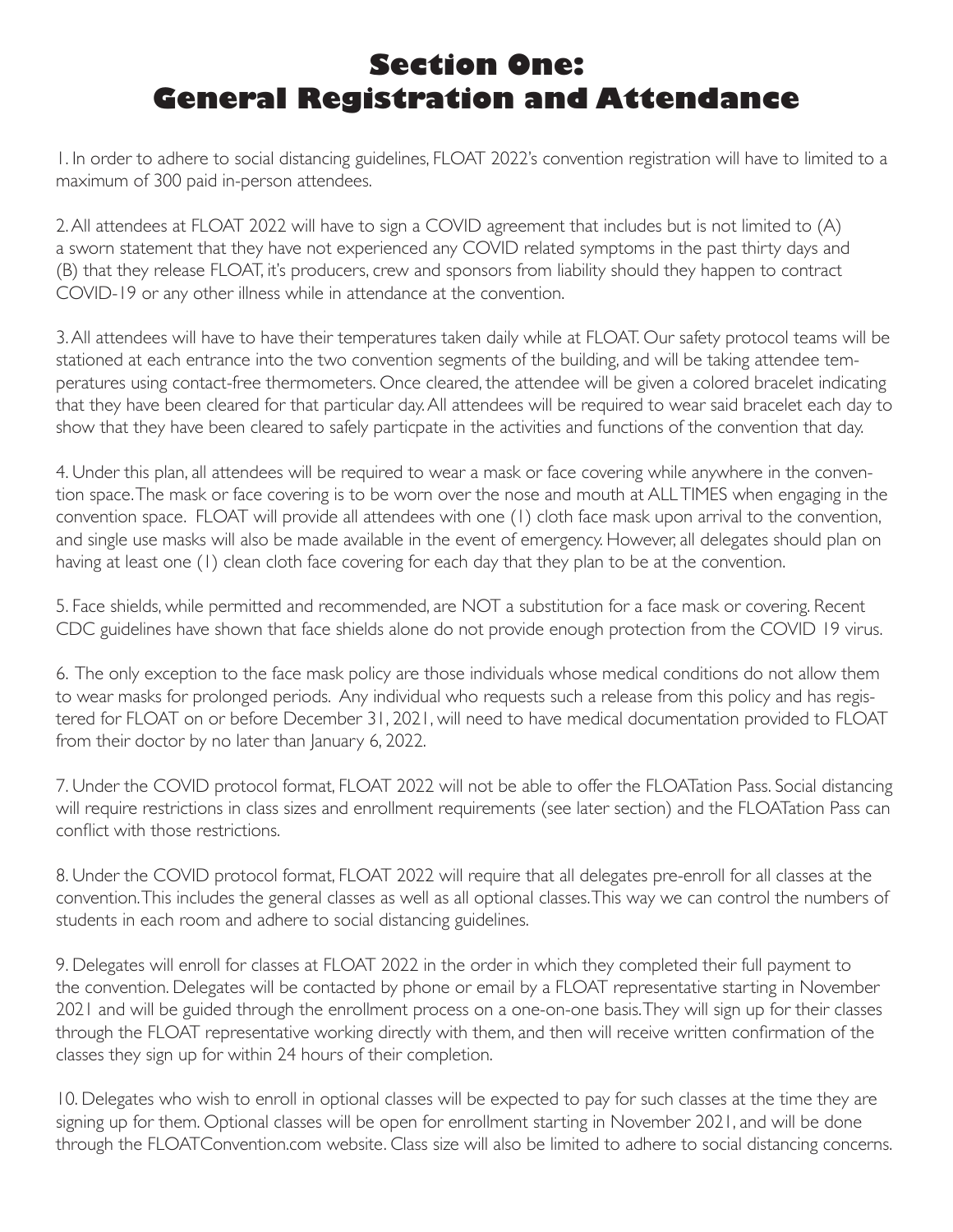11. In an effort to provide further social distancing, FLOAT will provide two different registration areas. One area will be designated for those delegates with the last names of A - L and another area for those delegates M - Z. Sponsors and instructors will receive their badges and welcome information at the entrance to the FLOAT crew storage room.

12. To further avoid potential wait times and congregations, FLOAT will enact a first ever reservation system for registration check in at FLOAT 2022. Delegates will be allowed to select a 60-minute block of time during regular registration check in hours on Friday, January 21, Saturday, January 22, and Sunday, January 23, 2022. At that time, delegates will be encouraged to arrive during that time block to retrieve their convention welcome packet and will enter a designated "reservation" line as opposed to a general line at the registration desk. We believe this will help avoid longer lines and prevent grouping of people.

13. Safety reminders regarding social distancing, hand washing and other COVID-19 related concerns will be posted throughout the convention areas.

14. FLOAT will add a new staff member who shall serve as "Safety Director" and will oversee the safety protocols that need to be put in place during the convention.

15. Because of concerns over safety matters in private hotel rooms, FLOAT cannot and will not endorse delegates sharing a hotel room with anyone they do not currently live with. While FLOAT cannot and will not restrict delegtes from choosing to share a hotel room with others from outside their own homes, FLOAT cannot assist with coordination of those looking to share rooms at the 2022 convention.

16. No guests of any kind will be permitted in the FLOAT 2022 convention space. Only fully paid attendees, sponsors, instructors, production team members, outside vendors and hotel staff will be allowed inside the event space. This includes Opening Night and the Designers Award Gala. This will include children under the age of 13 who are not registered delegates for FLOAT 2022.

17. While delegates are encouraged to get vaccinated against COVID-19, FLOAT does not require attendees to show proof of vaccination in order to attend.

18. Failure to follow FLOAT's COVID protocols may result in you being removed from the convention, the forfeiture of any fees you have paid to the event and possible ban from attending future conventions.

19. In the event that FLOAT 2022 has to enact the limited attendance policy of 300 paid attendees and FLOAT is overscheduled at that point, FLOAT will have no choice but to refund individuals in the sequence in which they enrolled, on a last in, first out basis. Those individuals who enrolled in the payment plan program but did not complete their payment schedule before any closures took place will be eligible for a partial refund of their previously paid amount, minus a \$50 processing charge.

20. As with any event in the age of COVID-19, FLOAT reserves the right to reschedule the dates of the convention due to safety concerns to all attendees. In addition, if national, state and local mandates deem it illegal for the event to take place, FLOAT 2022 will have to be rescheduled to a time when it is deemed safe to host the event.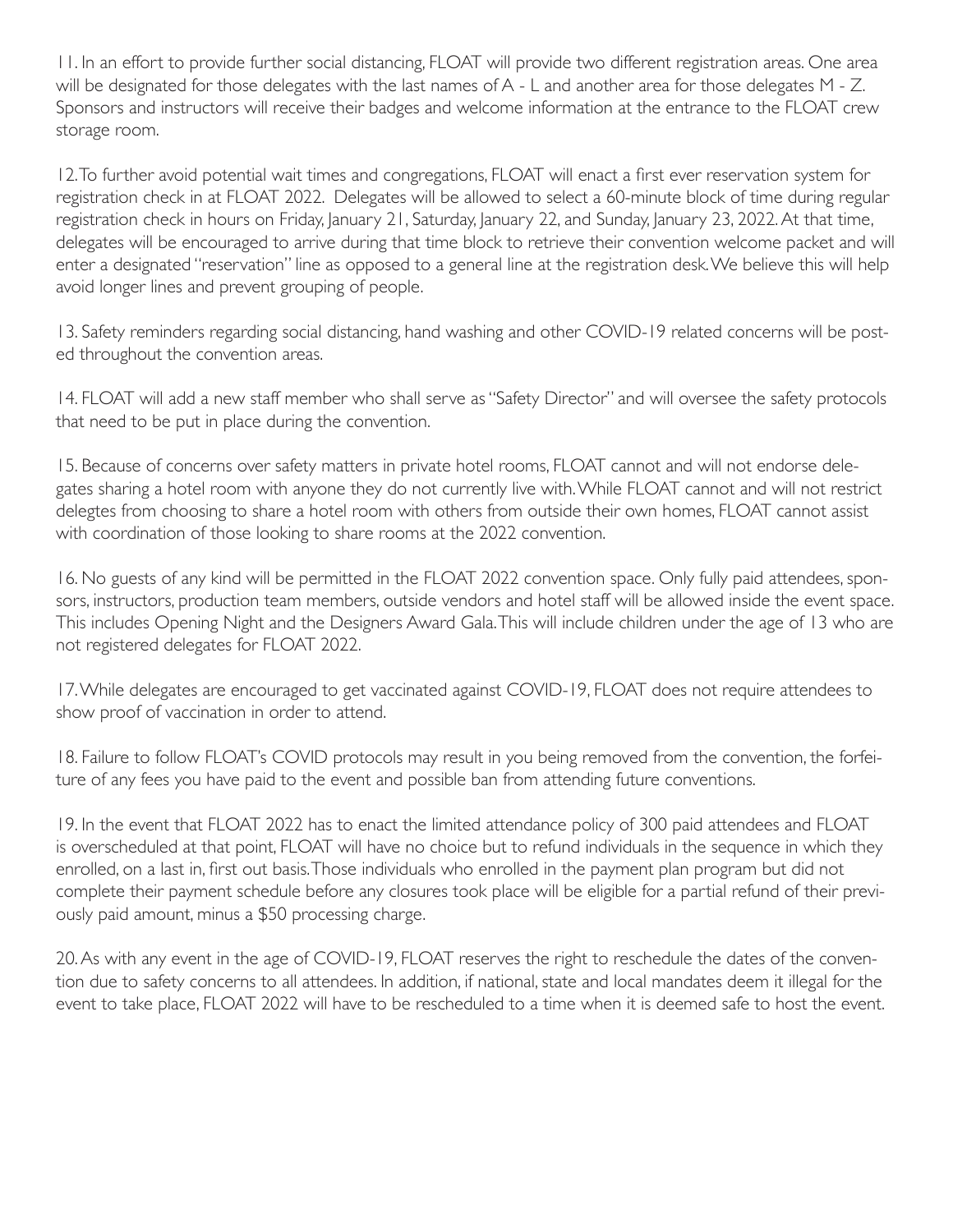## **Section Two: Classroom and Academic Policies**

1. As mentioned in Section One, FLOAT may be required to enact a pre-registration policy for all classes at the 2022 Convention. If this occurs, all class attendance will be limited to a maximum of fifty (50) students per class. Once a class is filled, it will no longer be available for registration. This policy will apply to all class styles offered at FLOAT: general classes, master classes and bonus classes (if available).

2. All seats in each classroom will be positioned in theater style with the instructor presenting at the front of the room on a riser. To best adhere to social distancing guidelines, all chairs will be placed six (6) feet apart from one another.

3. To avoid excessive lines forming outside of classrooms that cannot by nature adhere to social distancing, FLOAT will enact a lottery system for selecting seats in each classroom. Delegate names will be randomly drawn prior to the convention and seats will be assigned based on those lottery drawings. Delegates will be presented with their seating assignments in each class room upon registration check in at the event.

4. Each classroom will have a designated Safety Team monitor whose job will be to make sure all in the room are following social distance protocols before, during and after class. All delegates and instructors at FLOAT will acknowledge that the guidance of the Safety Team monitor comes first and foremost. Any direction given by the Safety Team monitor should be considered law in each classroom, and all inside the room are directed to follow their instruction. Failure to adhere to the directions of the Safety Team monitor may result in individuals in violation of COVID protocols being removed from a classroom.

5. In an effort to provide a safe and clean environment to all in attendance, delegates can request assistance from the FLOAT Safety Team monitor in cleaning their seat before class.

6. In an effort to maintain safety and social distancing, all instructors at FLOAT will be required to instruct from the riser only. Instructors are not to leave the riser at any time as part of their class instruction, and if they do so, they are violating FLOAT safety policy and will be held responsible as such.

7. During each class session at FLOAT, instructors will be allowed to remove their face masks as long as they are wearing a FLOAT issued face shield. They are only allowed to wear the shield exclusively while they are teaching their class, and are only allowed to do so while instructing from the riser. The instructor face shield exception is not and should not be considered a rubber stamp to excuse themselves from wearing a mask at all other times during the convention.

8. In an effort to create a better experience for all delegates regardless of where they are seated in a classroom, FLOAT will be providing all classrooms with video equipment intended to spotlight and showcase the instructor on a large projection screen. This way, students who are in the back of the room should benefit as much as those in the front of the room.

9. Due to the exceptional nature of these circumstances and the added demands on the time of the FLOAT Production team as a result, waiting lists will not be accepted for general classes at FLOAT. Once a class is full, it's full. You will need to choose another class at that point.

10. No one may stand in the back of a classroom if they do not have an assigned seat in the room. The exception to this policy are FLOAT staff and manufacturer sponsor representatives who happen to be sponsoring that particular class. Those who are eligible to stand in the back of a classroom should respect all social distancing guidelines.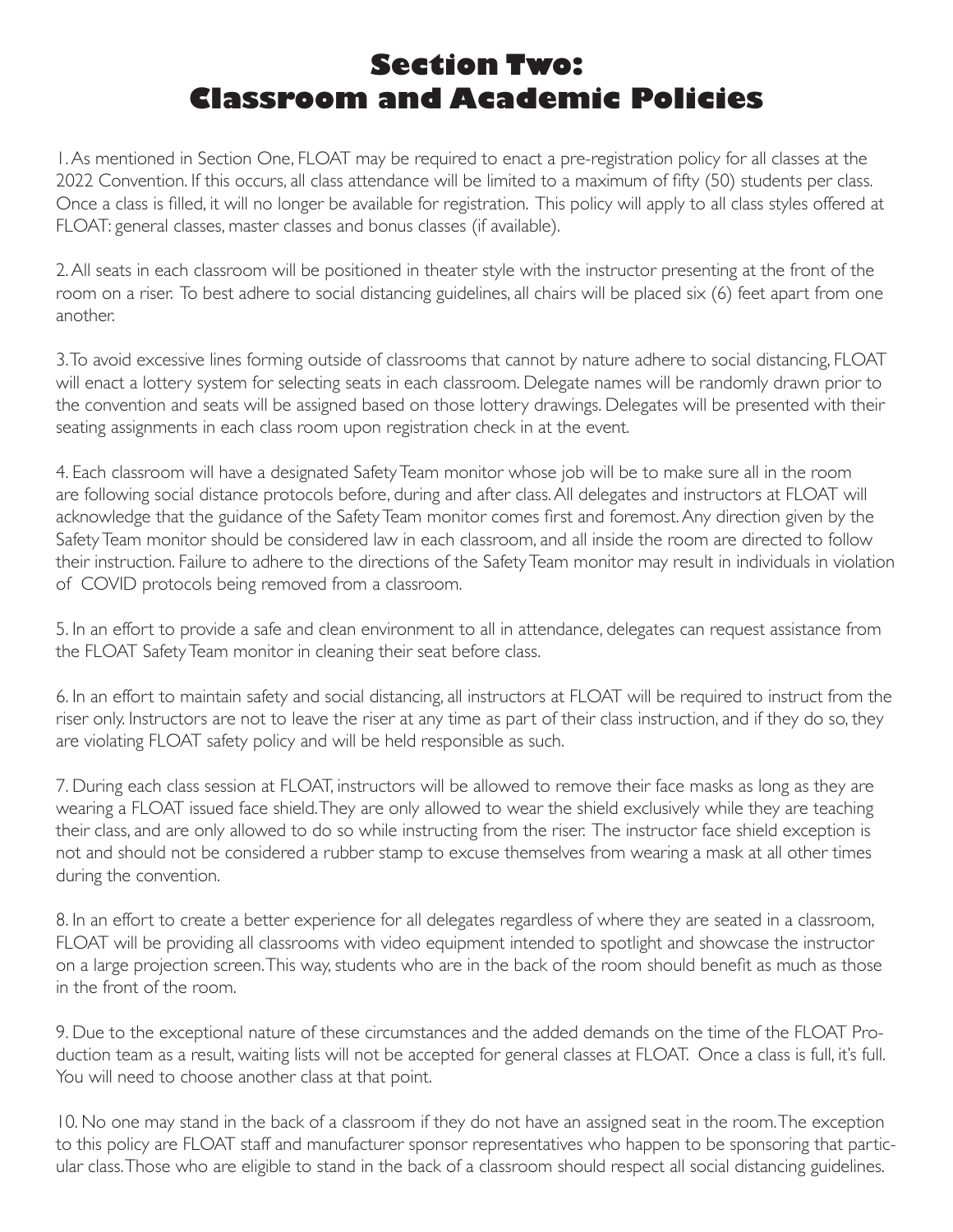11. Whenever possible, all FLOAT classrooms under full COVID protocols will feature one set of doors designated as the ENTRANCE to a classroom and a different set of doors designated as the EXIT to a classroom. These doors will be clearly marked and designated in each classroom, and safety monitors will regulate access and exiting of all participants.

12. In the event that full COVID protocols must be put in place, FLOAT will have no choice but to limit the number of available classes for each session to a maximum of four (4). This may also mean that the number of instructors being presented at FLOAT 2022 may have to be reduced as a result.

13. With regard to the FLOAT "Blue Badges," they will be subject to the same lottery system as general delegates will be. The difference is those delegates eligible for the blue badges will be limited to a lottery within seats designated for blue badge holders.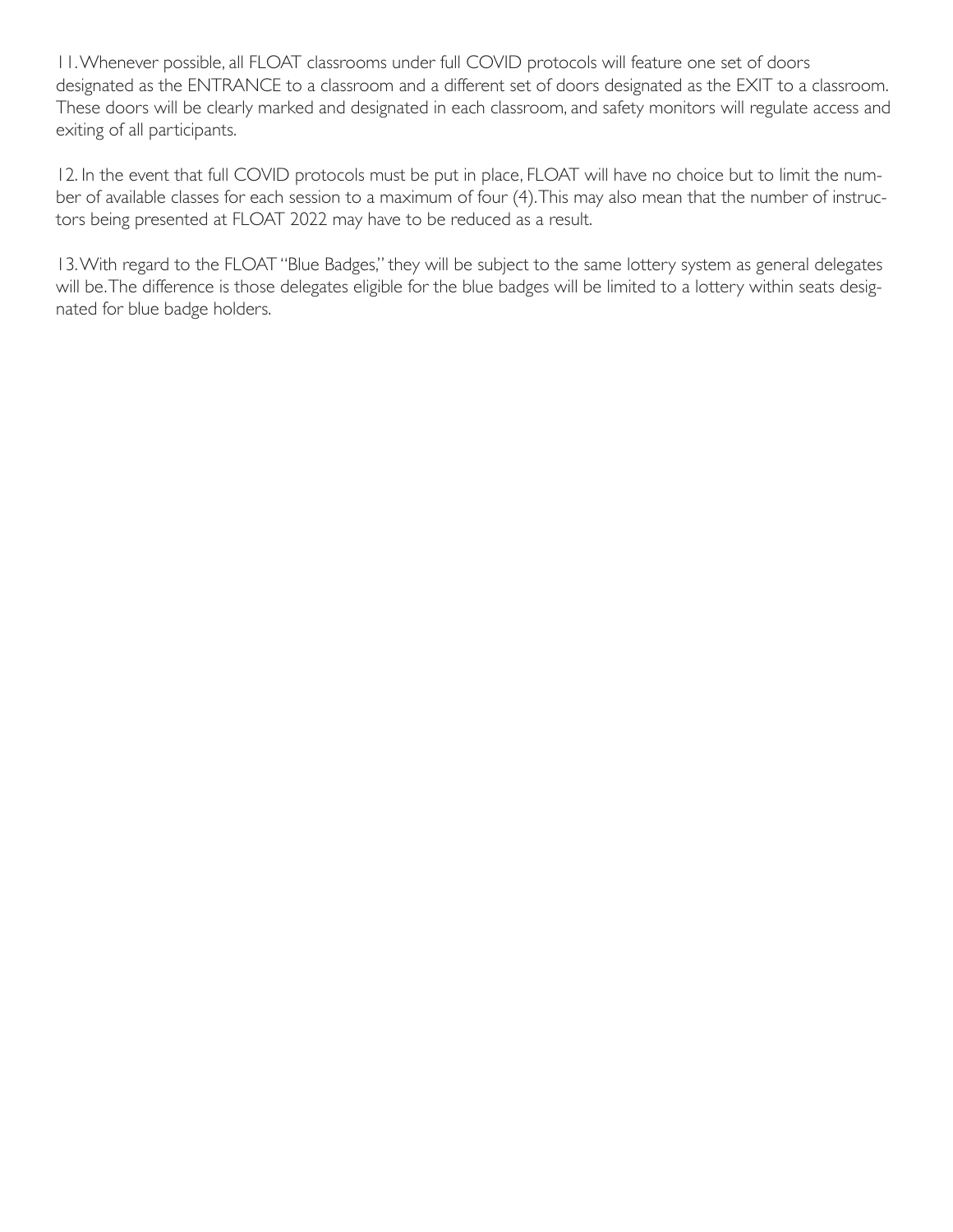#### **Section Three: Social Functions at FLOAT**

1. Due to the direct correlation between alcohol consumption and personal conduct regarding mask wearing, alcohol will not be served at any FLOAT 2022 function. Delegates may do whatever they like in their rooms, at the hotel bar or on their own time, but FLOAT cannot sanction event-sponsored alcohol service of any kind at the convention.

2. In the event of full COVID-19 protocols, the "Club L8X" Karaoke Party and the Monday Night Beach Party will have to be cancelled.

3. In the event of full COVID-19 protocols, FLOAT's Opening Night Welcome Party will have to take the form of "FLOAT's Opening Night Parade" and will proceed as follows:

A. Delegates will receive an assigned window of time to come to the hotel lobby so not too many delegates are scheduled to proceed at one time

B. Delegates will then begin a walking tour of the convention space including the Vendor Room(s), competition spaces, classrooms and the like.

C. Along the walking path, delegates will get to greet instructors, sponsors and staff who will be presenting signage with important content you will need to know for the convention. At no time should any staff person, instructor or sponsor be in physical contact with a person in the parade.

D. Safety monitors will assist with the flow of the parade route, monitoring personal space between attendees and room capacities.

E. Photo ops, decor and live performers will be scattered throughout the parade route for delegate entertainment.

F. If at any point in the walking path delegates are forced to pass one another along the parade route while facing opposite directions, FLOAT will provide a barrier between the two paths to provide an added level of safety.

G. When the delegates have completed their parade route, they will be asked to clear the area so that others can safely enjoy the experience as well.

4. In the event of full COVID-19 protocols, FLOAT's Designer Awards Gala will proceed as follows:

A. Room capacity cannot exceed 500 people under any circumstances.

B. Tables will seat no more than five (5) individuals and will be reserved in advance. NO EXCEPTIONS.

C. Seating will be arranged so that as many people as possible are seated with their backs to one another while dining.

D. Delegates will be assigned a reservation time to enter the DAG and take their seats in the ballroom. This is intended to help avoid long lines waiting to get into the space prior to the event.

E. Delegates should absolutely wear their masks at all times during the DAG unless they are specifically taking food or drink into their mouths. Dinner service should not be mistaken as a "mask free time period."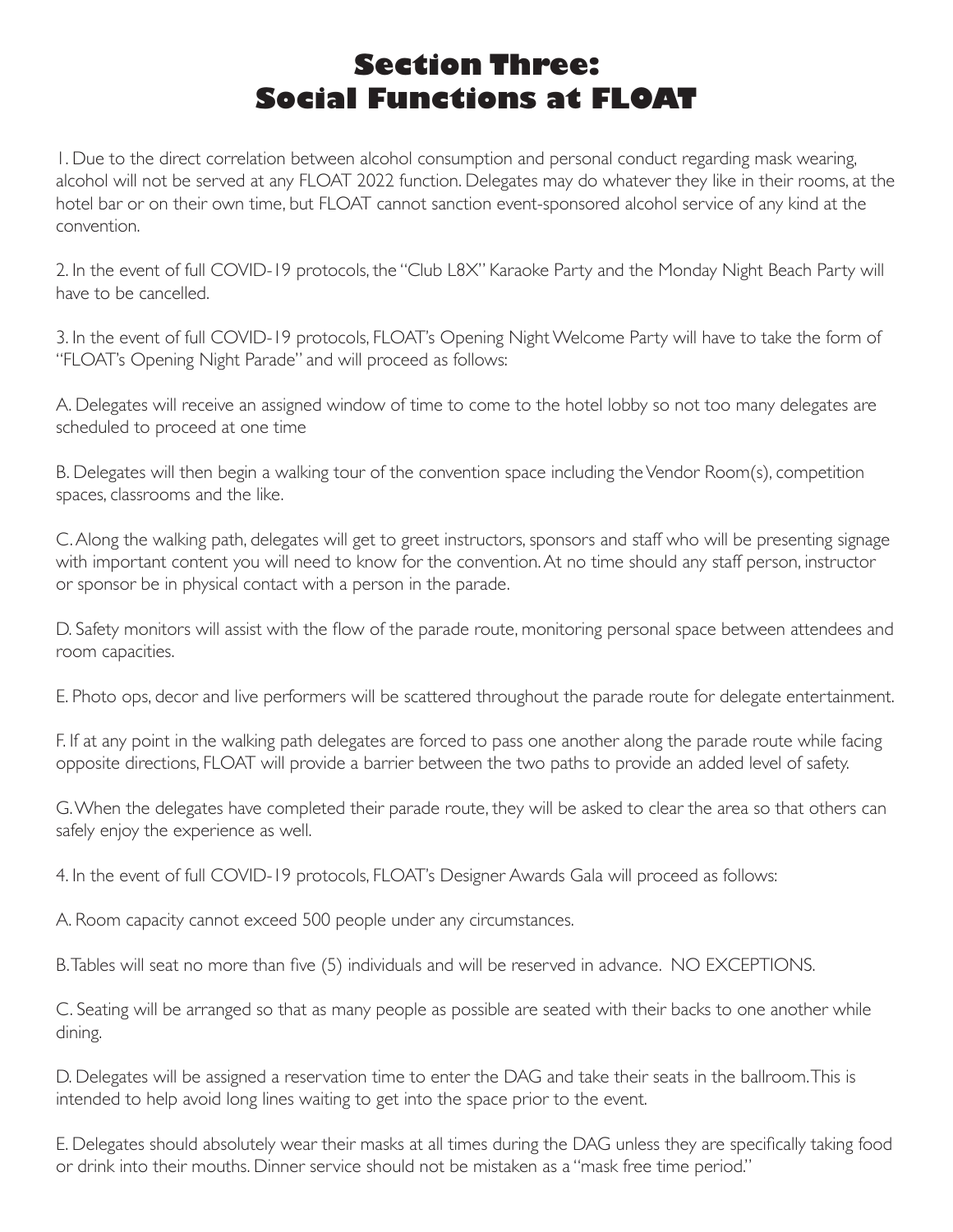F. Delegates should refrain from speaking as much as they can while eating or drinking when not wearing their masks at the DAG.

G. Because of social distancing guidelines, FLOAT's DAG will not feature a dance floor.

6. During the DAG, the award ceremony will involve the following:

A. Possible winners will be required to attend a rehearsal on Wednesday, January 26th, in the afternoon to go over the procedures in case they win.

B. Prior to each winner being presented, an attendant will come on stage and place the award on a table in the center of the stage.

C. The host will announce the winner of the award from a lectern to the side of the stage.

D. The winner will then proceed to the stage, pick up their award, stop at a designated point for photos and then exit from the stage.

E. In the event of other presenters speaking on stage (aka sponsors), microphones will be swapped out between speakers so they can be properly cleaned between uses.

F. In the event of other presenters speaking on stage, no more than two (2) presenters will be allowed at a time on stage, and no one may share microphones. When more than one presenter / speaker is on stage, they should follow all social distancing guidelines while present.

G. Anyone planning to speak on stage during the DAG will be required to inform the tech team by no later than January 20th, 2022.

H. Out of concern for social distancing issues, no group photos will be allowed to be taken on stage. Our photographers for the event will not be permitted to take group photos as well in any capacity at the convention.

7. Construction teams involved with preparation, inflation, building and teardown of all decor for any FLOAT event must engage in safe and responsible behavior, regardless of COVID, and follow all social distance guidelines when working.

8. Whenever possible, delegates working on tasks involving decor for FLOAT's events should create "personal work zones" so as not to violate social distancing guidelines. FLOAT will provide caution tape if delegates feel more comfortable with creating marked spaces while they work.

9. Under full FLOAT COVID protocols, guests will not be permitted to attend any social event at FLOAT, including Opening Night or the Designer Awards Gala.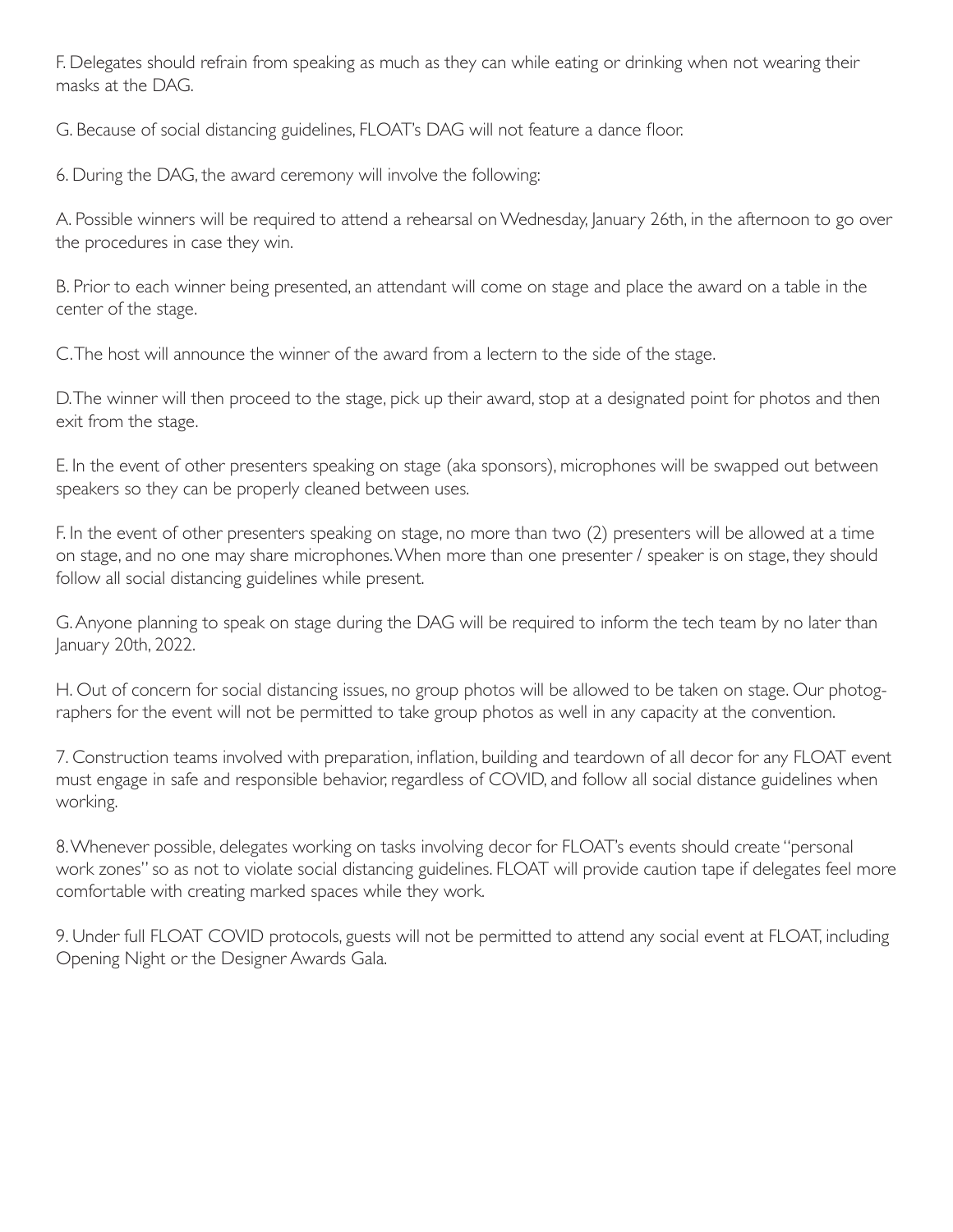#### **Section Four: The Vendor Showcase**

1. In the event of full COVID protocols at FLOAT, the Vendor Showcase will be extended, both in number of days and in daily availability. In the event of full COVID protocols, the FLOAT Vendor Showcase will take place during the following hours:

Monday, January 24 - 11:30 AM to 8:00 PM Tuesday, January 25 - 11:30 AM to 8:00 PM Wednesday, January 26 - 11:30 AM to 2:00 PM

2. In order to attend the Vendor Showcase at FLOAT 2022 during full COVID protocols, delegates will be required to reserve a designated 90-minute time slot (times to be determined at a later date) in which to attend the Showcase. The number of delegates allowed to sign up for a particular slot will be determined by how large the final Vendor Showcase floor plan is going to be. At the time of this release, we at FLOAT are currently in negotiations to acquire additional floor space at the host venue.

3. No delegate will be allowed to sign up for a second time slot for the Vendor Showcase until every other delegate has had the opportunity to attend at least once.

4. Time will be reserved between 90-minute segments so that high traffic areas and surfaces can be reviewed and cleaned before the next group of attendees enter the space.

5. Out of social distancing concerns, FLOAT will not be able to feature the Vendor Spotlight Stage during the Vendor Showcase.

6. Safety monitors will circulate through the Vendor Showcase to insure that people are following social distancing guidelines.

7. Out of concern for social distancing issues, FLOAT's raffle drawings will be done live on line through FB and winners will be able to pick up their prizes from the FLOAT registration desk.

8. Vendors presenting at the showcase should plan on not allowing delegates to enter their booths at FLOAT. Tables should be placed along the exterior sides facing the viewers to help provide a safe distance between attendees and vendors.

9. Vendors will restricted to limited staffing in their booths during the Showcase. Vendors with a single 8' by 8' booth are limited to only one (1) staff person at a time in their space. Vendors with a double booth of 16' by 8' are limited to only two (2) staff persons at any one time in their space. In addition, vendors must still follow all social distancing guidelines.

10. In the event of full COVID protocols, FLOAT will provide full 8' side walls between booths as opposed to the standard 3' barriers normally used to help shield vendors between booth spaces.

11. Vendors are discouraged from placing printed materials on their tables with the intent for delegates to handle them. Vendors are encouraged to place any flyer or promotional materials (when possible) in the form of a sign, placard or QR code that people can take photos of with their phones and review independently. Any paperwork vendors would like delegates to receive should be dispursed through the Welcome Tote program.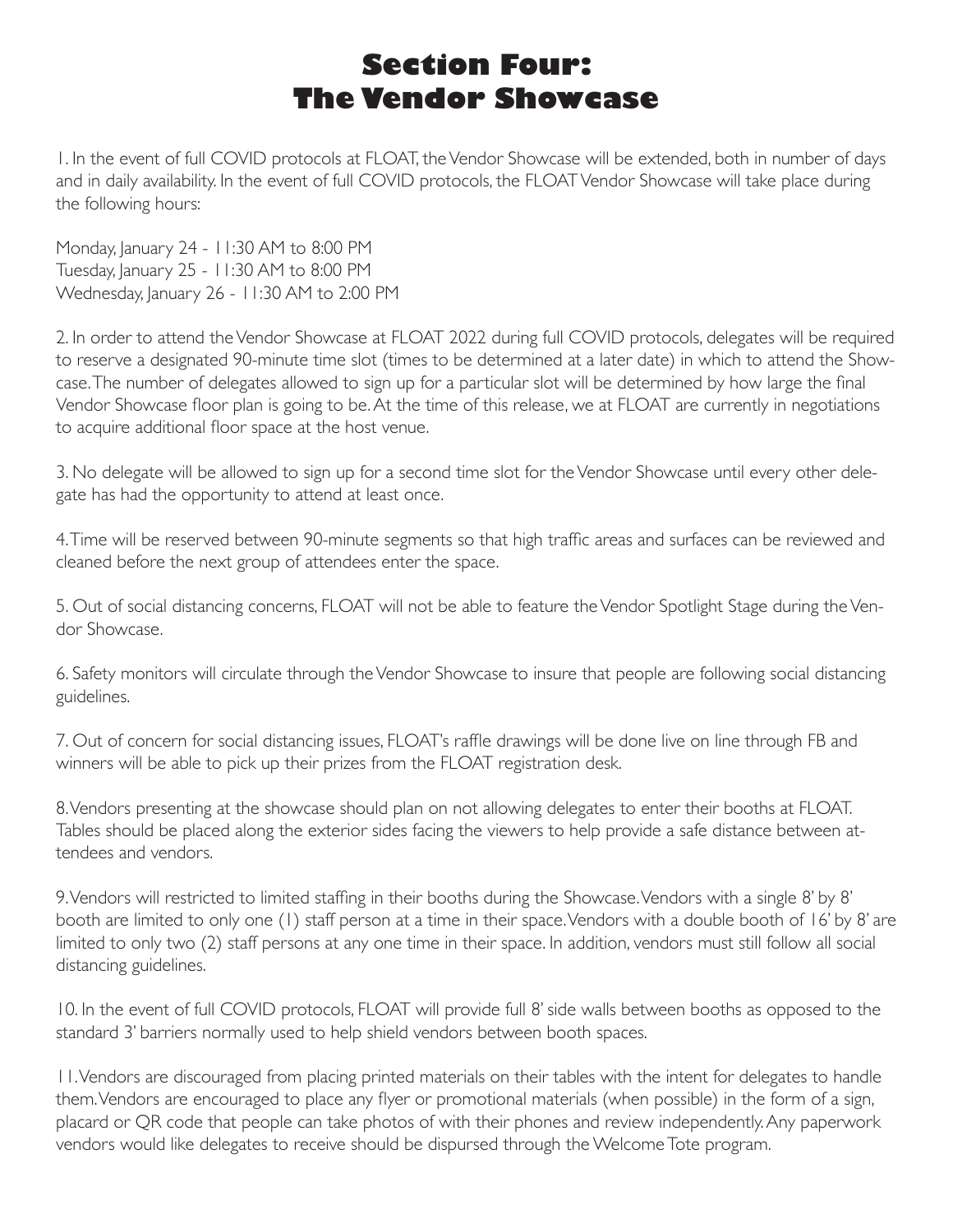12. The Vendor Showcase will feature clearly designated doors for both entrance only and exit only. All attendees inside the space should follow all instructional guidelines as to which doors to use and when.

13. In the event of full COVID protocols, the "mini-booth" concept for the Vendor Showcase at FLOAT will have to be cancelled. Delegates involved in the program will be upgraded to a full sized booth at no additional cost to them, or they can request a full refund from FLOAT since these COVID protocols were not under consideration when the mini-booths were sold. In the event that we do not have enough space to provide everyone a full booth of their own at FLOAT, then mandatory refunds will be issued based on last in, first out.

14. All vendors should feature hand sanitizer in their booth and offer it to delegates in the event anything is touched or handled by a delegate at any time during your encounter with them.

15. Vendors who do not follow FLOAT's COVID protocols face the same penalties as delegates who do not; possible removal from the event, forfeiture of any payment made to the convention and possible banning from future events.